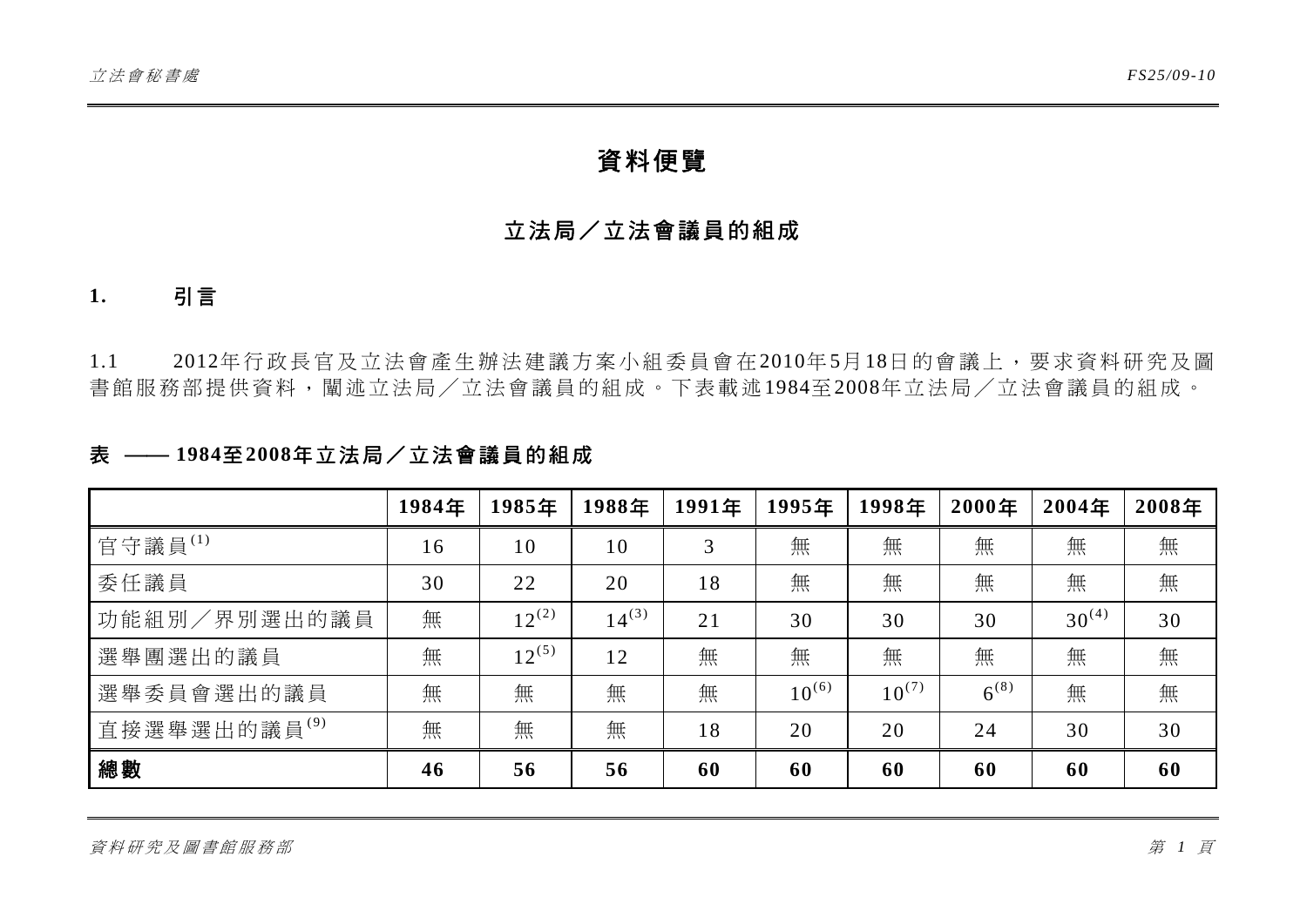- 註 : (1) 在 1993年之前,立法局主席一職由總督出任,上表所述的官守議員並不包括總督在內。官守議員包括 3名當然議員,即布政司、財 政司及律政司。
	- (2) 9個功能組別為:商界 (2)、工業界 (2)、勞工界 (2)、金融界 (1)、社會服務界 (1)、醫學界 (1)、教育界 (1)、法律界 (1),以及工程師及 有關專業界 (1)。
	- (3) 9個功能組別為:商界 (2)、工業界 (2)、勞工界 (2)、金融及會計界 (2)、社會服務界 (1)、醫學及衞生界 (2)、教育界 (1)、法律界 (1), 以及工程師及有關專業界 (1)。
	- (4) 28個功能界別為:鄉議局;漁農界;保險界;航運交通界;教育界;法律界;會計界;醫學界;衞生服務界;工程界;建築、測 量及都市規劃界;勞工界;社會福利界;地產及建浩界;旅游界;商界(第一);商界(第二);工業界(第一);工業界(第二);金融界; 金融服務界;體育、演藝、文化及出版界;進出口界;紡織及製衣界;批發及零售界;資訊科技界;飲食界;以及區議會。
	- (5) 選舉團由區議會、市政局及區域市政局全體議員組成。由選舉團選出的議員共 12人,其中 10名議員由區議會議員選出 (將區議會分 為 10個 地區組別, 每個地區組別約有 50萬 人), 餘下兩個議席由市政局和區域市政局議員組成的兩個特殊組別分別選出。
	- (6) 選舉委員會由區議會議員組成。
	- (7) 選舉委員會由 800人組成: <sup>77</sup>名當然委員為香港地區全國人大代表和臨時立法會議員; 40名委員由宗教界界別分組提名產生;以及 683名委員由 35個界別分組選出。
	- (8) 選舉委員會由 4個界別共 800名委員組成,每個界別有 200名委員。 4個界別為: (a)工商、金融界; (b)專業界; (c)勞工、社會服務、 宗教等界;以及 (d)立法會議員、區域性組織代表、香港地區全國人大代表及香港地區全國政協委員的代表。
	- (9) 由地方選區產生的議員。

資料研究及圖書館服務部 2010年 5月 28日 電話: 2869 9695

#### 資料便覽為立法會議員及其轄下委員會而編製,它們並非法律或其他專業意見,亦不應以該等資料便覽作為上述意見。資料便覽的版權由立法會 行政管 理委員會 *(*下 稱 *"*行政管理委員會 *")*所擁有。行政管理委員會准許任何人士複製資料便覽作非商業用途,惟有關複製必須準確及不會對立法會構成負面影 響,並須註明出處為立法會秘書處資料研究及圖書館服務部,而且須將一份複製文本送交立法會圖書館備存。

*--------------------------------------------------------------------------------------------------------------------------------------------------------------------------------------*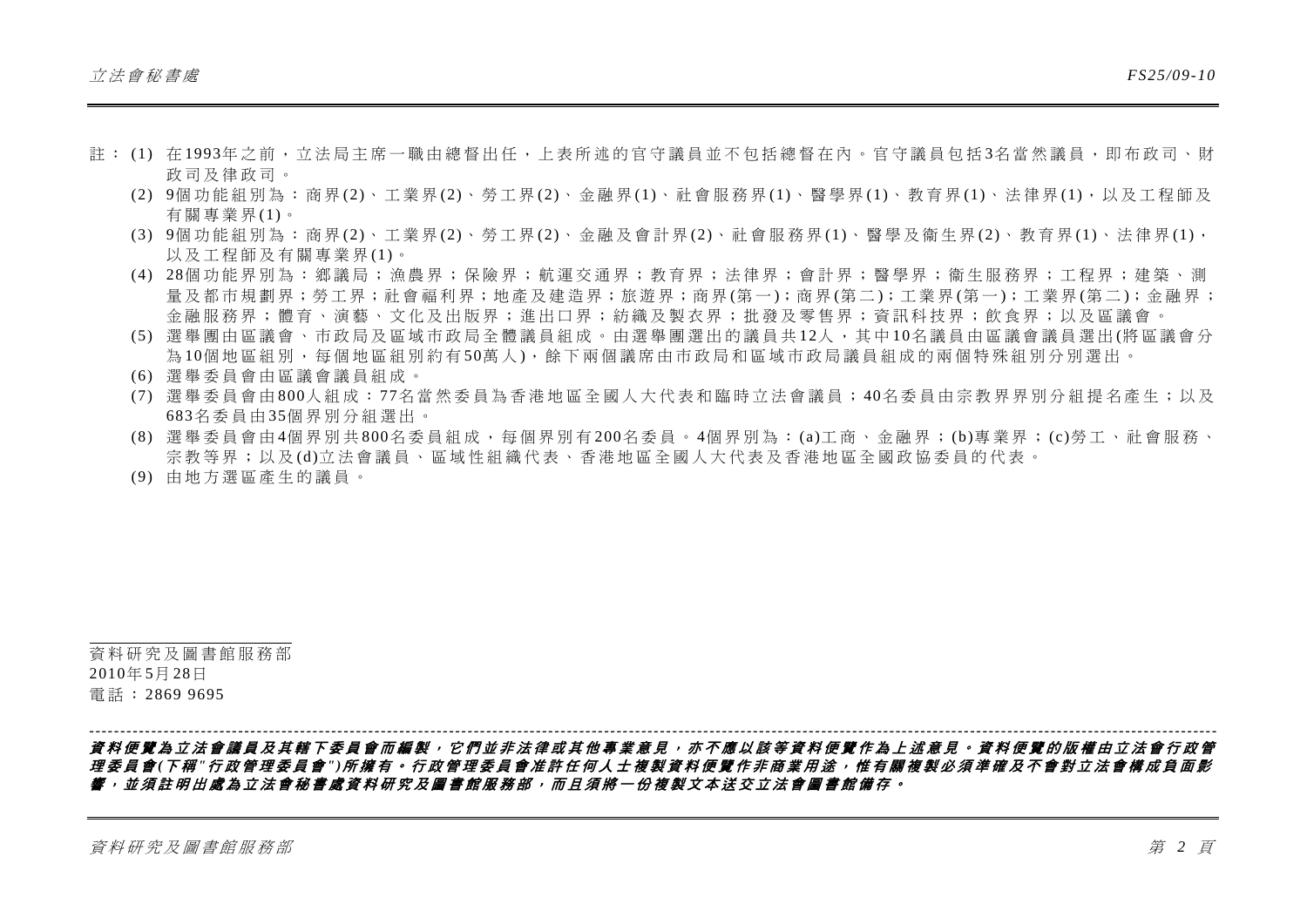# 參考資料

- 1. Cheek-Milby, K. (1995) *A Legislature Comes of Age: Hong Kong's Search for Influence and Identity*. Hong Kong. Oxford University Press.
- 2. Constitutional and Mainland Affairs Bureau. (2008a) *Annex II: Method for the Formation of the Legislative Council of the Hong Kong Special Administrative Region and Its Voting Procedures*. Available from: http://www.basiclaw.gov.hk/en/basiclawtext/annex\_2.html [Accessed May 2010].
- 3. Constitutional and Mainland Affairs Bureau. (2008b) *Decision of the National People's Congress on the Method for the Formation of the First Government and the First Legislative Council of the Hong Kong Special Administrative Region.* Available from: http://www.basiclaw.gov.hk/en/basiclawtext/attached\_4.html [Accessed May 2010].
- 4. Electoral Affairs Commission. (2008) *2000 Legislative Council Elections.* Available from: http://www.eac.gov.hk/en/legco/ec.htm [Accessed May 2010].
- 5. Hong Kong Government. (1984) *White Paper: The Further Development of Representative Government in Hong Kong.* Hong Kong. The Government Printer.
- 6. Hong Kong Government. (1988) *White Paper: The Development of Representative Government: The Way Forward*. Hong Kong. The Government Printer.
- 7. Information Services Department. (1998a) *683 Election Committee members to be elected in April.* Available from: http://www.info.gov.hk/isd/news/mar98/1203-reo.htm [Accessed May 2010].
- 8. Information Services Department. (1998b) *Nominations for Election Committee Subsector Elections.* Available from: http://www.info.gov.hk/isd/news/mar98/2003elte.htm [Accessed May 2010].